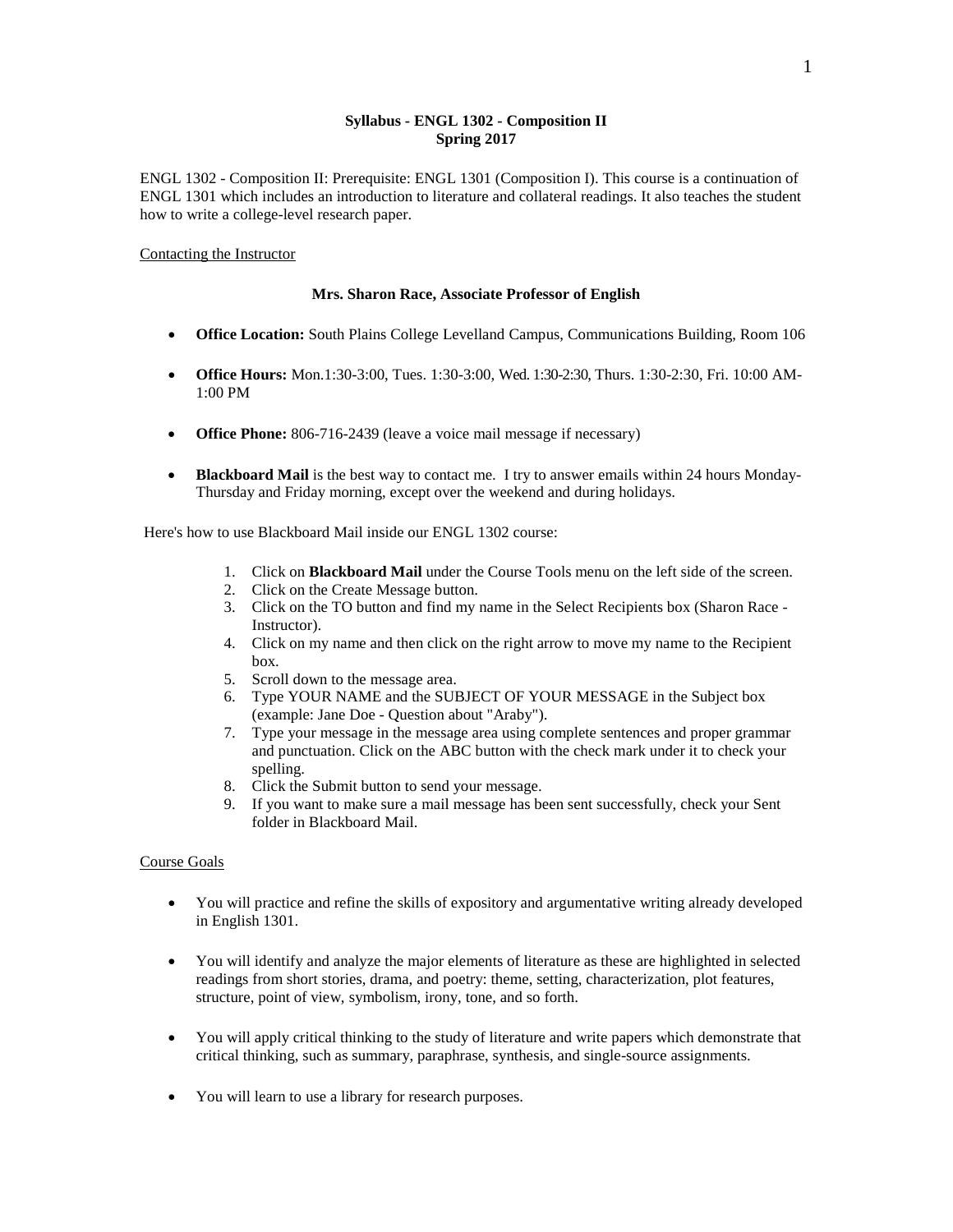• You will learn to research and write an accurately documented paper using the *MLA 8th edition (2016)* format.

Required Textbooks and Computer Software

## One Required Textbook

*Introduction to Literature: Custom Textbook for Professor Sharon Race, ENGL 1302***.** Boston: Pearson Learning Solutions, 2014.

*\*IMPORTANT: A couple of other instructors have a custom textbook for ENGL 1302 that have the exact same cover as mine--make sure you DO NOT purchase the textbook for Professor Professor Randy Wall's course. Make sure my name (Professor Sharon Race) is on the front cover.*

Our required textbook can be purchased directly from the South Plains College bookstores on the Levelland Campus, over the phone, or through the SPC bookstore website:

- Levelland Campus Bookstore: 806-716-2397
- Reese Campus Bookstore: 806-716-4690 (call before you go to see if they have the textbook)
- SPC Bookstore website[: http://www.sp-levbookstore.com](http://www.sp-levbookstore.com/)

#### Required Computer Programs

- *Internet Browser:* Blackboard is designed to work best with the **Mozilla Firefox** browser. Blackboard experts do not recommend using Internet Explorer 8 or 9 because some users experience browser related problems with Blackboard when using Internet Explorer 8 or 9. Visit this website for a free download of the Mozilla Firefox browser: [http://www.mozilla.org/en-](http://www.mozilla.org/en-US/firefox/new/)[US/firefox/new/](http://www.mozilla.org/en-US/firefox/new/) Mac users may use either Firefox or Safari--both seem to work well with Blackboard.
- *A Word Processing Program*: You will need a good word processing program to create papers for this course. As a member of the SPC community, you have free access to Office 365. Office 365 provides online access to Microsoft Word, Microsoft Excel, Microsoft PowerPoint, and 1TB of free online storage with Microsoft OneDrive. You can use Office 365 online or install to your PC, Mac or mobile device.
	- o To access Office 365, go to<https://www.office.com/GetOffice365> and click the link "Find out if You're Eligible." Complete the registration process with your SPC email address, create a new password, and wait for your online account to be provisioned. This takes a few minutes the first time you login. You can then click the link for the individual application you want to use online, or click the link to install the application to your device.
	- o Another option is to purchase Microsoft Office for Students at a discounted price. This package includes Word, PowerPoint, Excel, and much more. Visit this website to find out

more: [http://www.microsoftstore.com/store/msusa/en\\_US/cat/ThemeID.33363200/catego](http://www.microsoftstore.com/store/msusa/en_US/cat/ThemeID.33363200/categoryID.63433700) [ryID.63433700](http://www.microsoftstore.com/store/msusa/en_US/cat/ThemeID.33363200/categoryID.63433700)

- *Microsoft PowerPoint* **or** *PowerPoint Viewer:* If your computer does not already have Microsoft Office with Powerpoint, you may download a **FREE** version of PowerPoint Viewer. You can view and print presentations, but you cannot edit them in the PowerPoint Viewer 2007. You may download the **FREE** PowerPoint Viewer from this website[: http://www.microsoft.com/en](http://www.microsoft.com/en-us/download/details.aspx?id=13)[us/download/details.aspx?id=13](http://www.microsoft.com/en-us/download/details.aspx?id=13)
- *Adobe Reader:* Available to download **FREE** from this website:
	- Adobe Reader:<http://www.adobe.com/products/reader.html>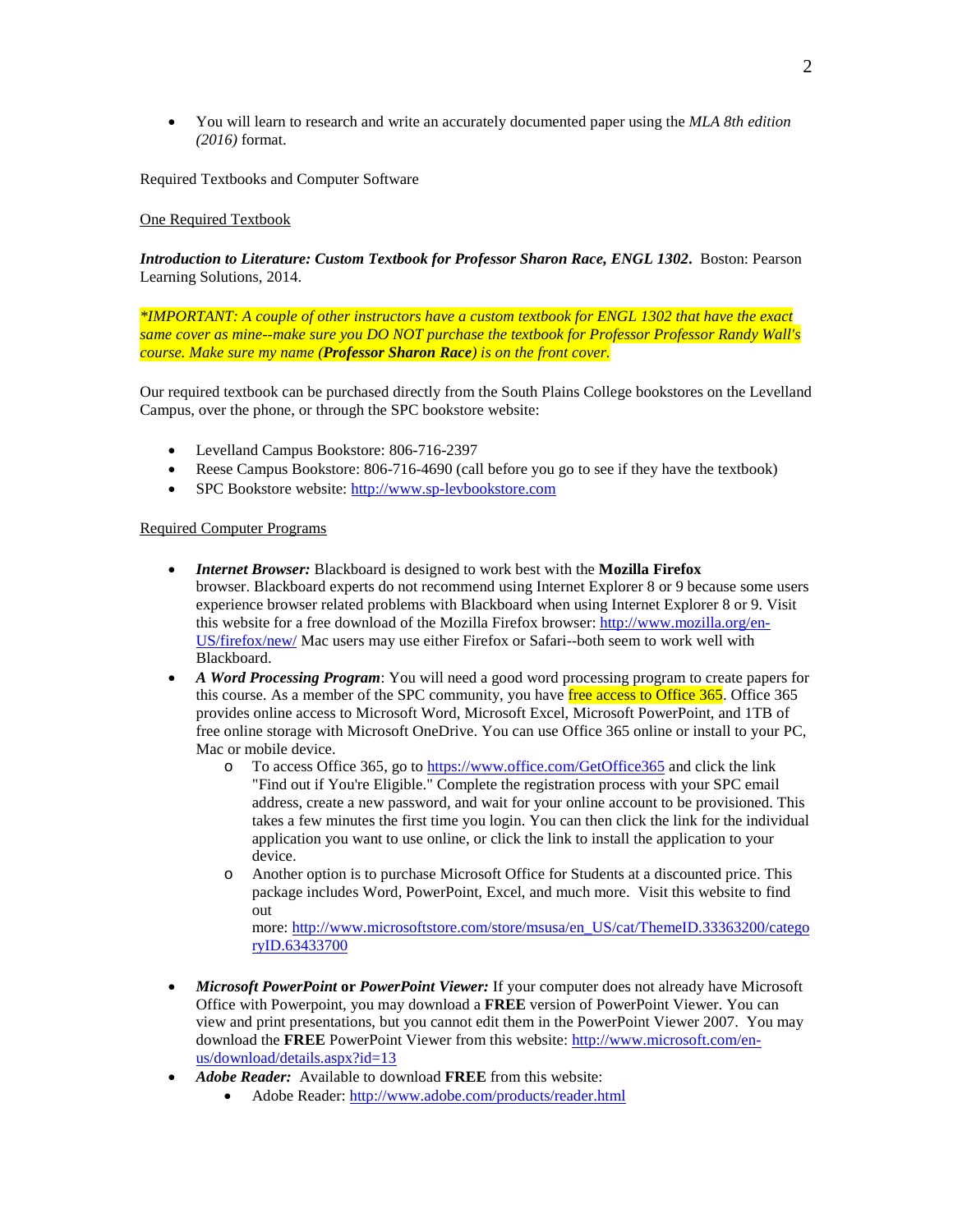#### Semester Calendar and Weekly Assignments

- **Calendar & Assignments** is the entry page for ENGL 1302 and is available as a link in the Course Content menu as well. The course material is released in weekly segments (ex. Week 1, Week 2), and each week runs from Tuesday 8 A.M. to Tuesday 8 A.M. of the following week.
- It is very important that you keep up with which week of the semester we are in so you will know when that week's assignments are due. So, for example, let's say that Week 1 begins on Tuesday, January 20; all assignments for Week 1 would be due by 8 A.M. on Tuesday of the following week, January 27.
- Weekly Assignments are normally posted by Tuesday of each week and detail the readings, discussion forums, exercises, quizzes, tests, and papers to be completed. Due dates are normally 8 A.M. on Tuesday of the following week.
- *I recommend you print out the weekly assignment sheets and keep them in a <i>three-ring binder*, *along with all the other handouts you will be getting in this course. Use the assignment sheet as a checklist for the week. To print a Blackboard page, select the text, copy and paste to a Word document, and print.*

#### Grades **Grade Calculation:**

- Major Exams 20%
	- 1. Short Story Exam (10%)
	- 2. Drama Exam  $(4\%)$
	- 3. Poetry Exam (6%)
- Research and Writing Assignments 40%
- Literature Quizzes 40%
- OPTIONAL EXTRA CREDIT: Earn up to 3 extra points to be added to your final average by completing six extra-credit SmartStarts Quizzes.

#### **Grade Reports:**

• Click on the My Grades link in the Course Tools menu to view your grades and current average. I recommend you do this weekly throughout the semester so you are always aware of your grade status.

### **Methods of Evaluation:**

- Your work will be evaluated by means of this scoring system:  $A(90-100)$ ;  $B(80-89)$ ; C (70-79); D (60-69); F (59 and below).
- Blackboard quizzes and parts of the major exams are graded electronically and your grades will be available when I release them.
- Papers can take from one to two weeks to be graded; I will usually notify you through an Announcement when I have finished grading those written assignments. **MAJOR ERRORS are grade killers!** The major errors are fused sentences, comma splices, fragments, subject-verb agreement errors, pronoun-antecedent agreement errors, three spelling/wrong word errors. Here's how major errors can affect your papers: if your paper has great content and contains only one major error, it could still earn an A. Great content with two major errors would earn a B; great content with three major errors earns a C; four major errors drops it to a D; five or more major errors receives a failing grade. In other words, don't let MAJOR ERRORS prevent your papers from earning the scores that your great content deserves! The absence of major errors, on the other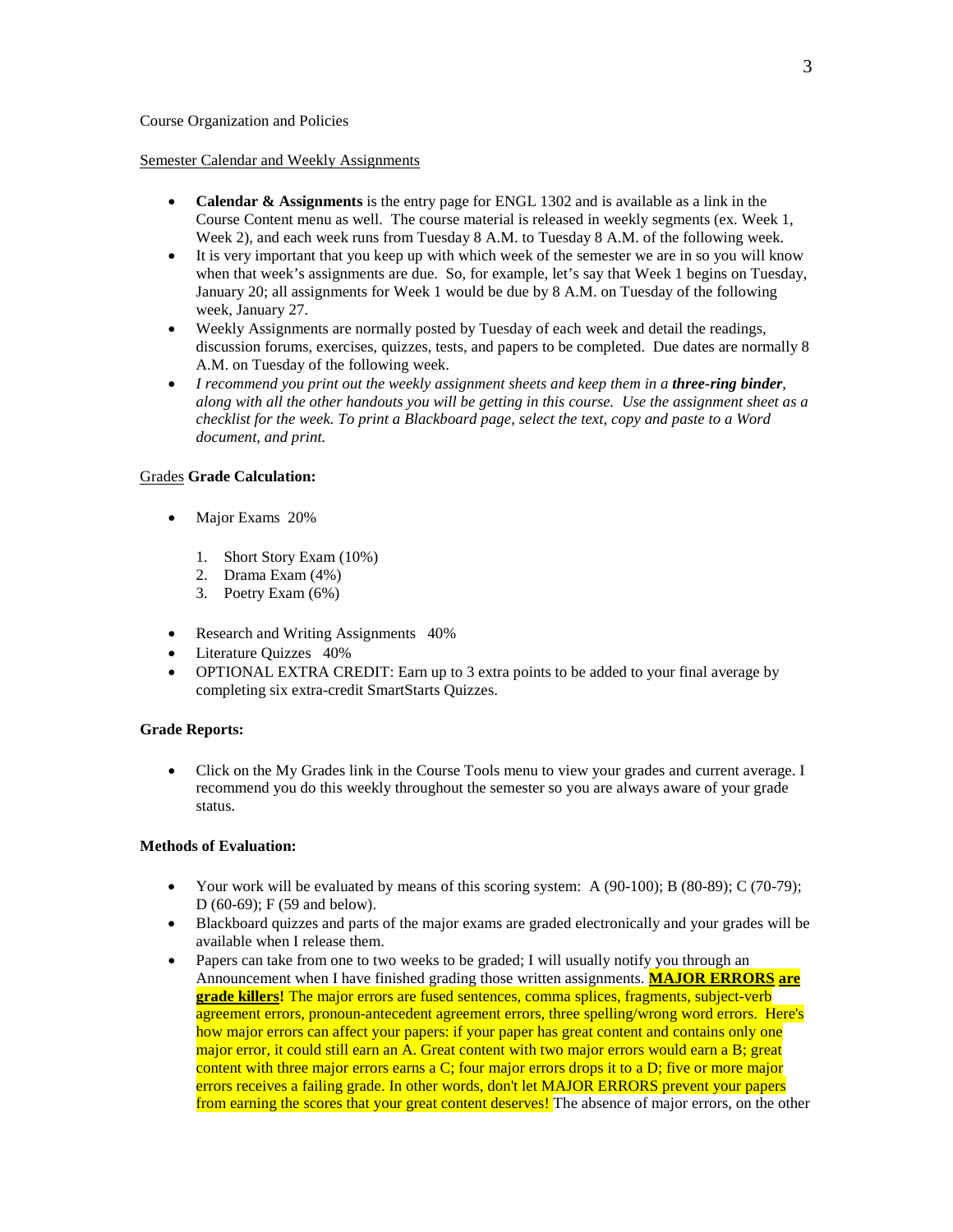hand, does not guarantee a good grade; content, organization, development, etc. must also be exemplary.

• I drop your lowest literature quiz score. The dropped grade is not flagged in the grade center, unfortunately, but the grade center is set to drop the lowest quiz grade from the beginning of the semester.

## **Turnitin:**

- Turnitin is listed as a link under the Course Content menu. Turnitin is the link you will use to submit papers and essays. Written assignments will need to be formatted according to MLA style.
- Note that Turnitin accepts files saved in the following formats: Microsoft Word, WordPerfect, Rich Text Format (.rtf file ending), and PDF. Turnitin does NOT accept Microsoft Works documents. Do not submit Text documents (.txt file ending) because they will not retain the proper MLA formatting.
- Once your paper has been graded, you will be able to access Turnitin and view my comments and marks on each submission.

## **Late Work:**

- *I do not accept late work.*
- You do not receive credit for a late assignment, nor should you ask to take a quiz or exam or submit a paper after the deadline because you have had or do have computer problems. Plan ahead, and do not wait until the last minute to complete weekly assignments. Have alternate computer locations already lined up to use in case you have trouble with your own computer. Our Blackboard course is set up to prevent submission of late assignments, so be sure you complete and submit assignments before the 8 AM deadline each Tuesday.
- **Former students suggest pretending that the weekly deadline is Monday at midnight instead of Tuesday morning at 8 A.M.**
- You may make up a major exam only if you have made contact with me prior to the time of the regular testing and do have a dire circumstance, such as a death in the family. But keep in mind that you normally have at least a week or more within which to take an exam. So plan ahead; if you have to be out of town or at work right when the exam is due, take it earlier in the week.

#### Plagiarism and Cheating Policy

"Complete honesty is required of the student in the presentation of any and all phases of course work. This idea applies to quizzes of whatever length as well to final examinations, to daily reports, and to term papers" (*SPC General Catalog*).

- *Cheating:* "Dishonesty of any kind on examinations or on written assignments, illegal possession of examinations, the use of unauthorized notes during an examination, obtaining information during an examination from the textbook, or from the examination paper of another students, assisting others to cheat, alteration of grade reports, illegal entry or unauthorized presence in an office are examples of cheating" (*General Catalog*). Some example of cheating are copying responses from another student's paper or quiz, allowing someone else to take a quiz or exam for you, or receiving help from someone else to complete any quiz, test, or written assignment.
- *Plagiarism*: "Offering the work of another as one's own, without proper acknowledgements, is plagiarism; therefore, any student who fails to give credit for quotations or essentially identical expression of material taken from books, encyclopedias, magazines, and other reference works, or from the themes, reports, or other writings of a fellow student [or another person] is guilty of plagiarism" (*General Catalog*). Some examples of plagiarism are not writing your own papers; copying parts of your papers from others'; not giving proper credit for source information; not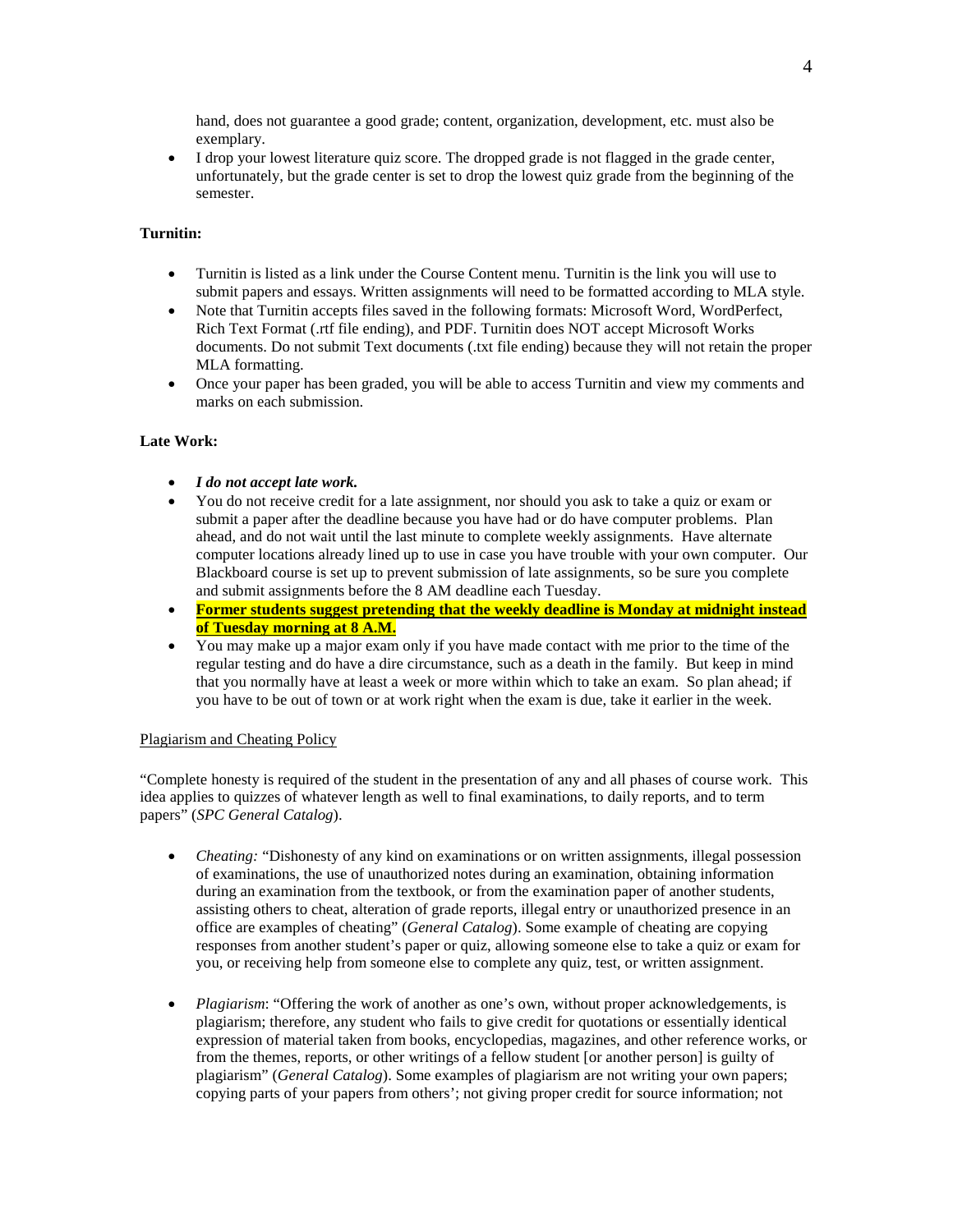quoting, paraphrasing, or summarizing source material correctly; or not using proper MLA documentation.

• **DO NOT PLAGIARIZE YOUR OWN WORK: If you have taken this ENGL 1302 course with me in a previous semester, you may not submit the same papers you created for the previous course attempt in this current course. In other words, you may not submit the same or a revised version of a paper you wrote when you took my class during a previous semester. Nor may you submit papers for our class that you have written for any other course you have already taken. In other words, you will be expected to write new, original papers for each written assignment you complete this semester. For example, for the character analysis essay, if you wrote about Mathilde Loisel during a previous semester of this course, you will need to choose a different character to analyze for this semester's character analysis.**

If you are involved in cheating or plagiarism on exams, quizzes, papers, or assignments, you will receive a point deduction, or a zero for the assignment, or be dropped from the course with the grade of "F" or "X," at my discretion.

Computer/Internet Issues and Technical Support

- In order to participate in this internet course, you need daily access to a computer with reliable, fast internet access. The SPC Instructional Technology department highly recommends that you use a high-speed internet provider. It will be the best investment you make in your internet course!
- Blackboard is designed to work best with **Mozilla Firefox** browser, so download this browser now and use it every time you access Blackboard to avoid many technical issues.
- Computer or internet connection problems may occur for you at some point this semester. **Understand that it is your responsibility to find alternate computers you may use to submit your work on time***.* Find your alternate resources **now;** do not wait until you suddenly need them! You can find computers in the following places:
	- •
	- o SPC Reese Campus Student Computer Lab (806-716-4666)
	- o SPC Levelland Campus Student Computer Lab (806-716-2179)
	- SPC Levelland Campus Library Computer Lab (806-716-2299) this lab is open on Sundays also
	-
	- o your local city library
	- o restaurants or cafes with free wifi neighbors or friends (line up at least three)
	- o other university labs, like Texas Tech
- **For technical support with Blackboard, do not contact me**. Click on the **Help links at the top of each page or under the Course Tools menu. You can also click on the SPC Blackboard Support link under course Tools and look for** the link that says Blackboard Technical Support. Our SPC Blackboard support staff is very knowledgeable and helpful and will be quick to respond.

#### Course Attendance

- If you have not submitted any assignments by the  $12<sup>th</sup>$  class day, your access to the course will be blocked and the Registrar's Office will remove you from my class roll.
- I recommend that you access our course at least three times a week to work on the week's assignments. To experience more success, do not procrastinate and attempt to complete a whole week's assignments the day (or night!) before they are due.

#### How to withdraw from this online course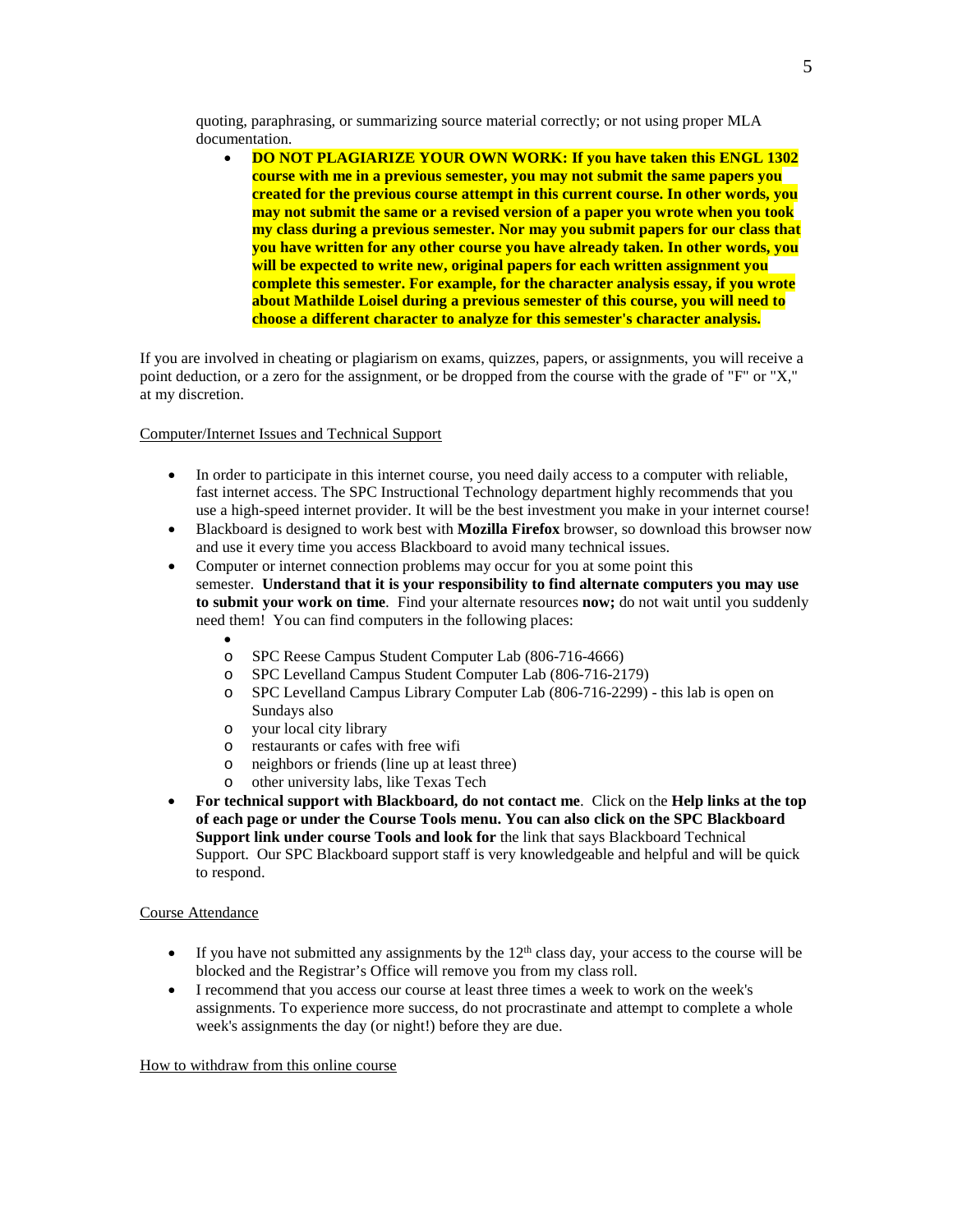• First, check the academic calendar on th[e SPC home page](http://www.southplainscollege.edu/) to see when the last day to drop is. Then log in to MySPC, click on Admissions and Records, find Student Forms and Tools, and download and print the Student Initiated Drop Form. Fill out and sign the form, and fax it to the SPC Registrar's Office. Call 806-716-2187 or 806-716-2375 for more information and the fax number.

## Student Conduct

- *Be Respectful—show respect to yourself, your classmates, and your instructor. Be courteous in all* of your online communication. Treat others in communication as you wish to be treated. Students who display rude or confrontational behavior will be permanently blocked from the course.
- *Communicate*—if you do not understand the assignment, call or e-mail me, but do so in a timely fashion. For example, if you have questions about a research assignment, do not call or e-mail on the day the assignment is due. Type QUESTION in the subject line of your e-mail so I can find it more easily. I am usually able to respond to e-mails within 24 hours, except on weekends and holidays.
- *Be Conscientious*—give yourself enough time to do each assignment. Waiting until the last minute to take a quiz or exam or write a paper will increase your stress and definitely not produce the best results.
- *Be Studious*—realize that internet courses require a great deal of self-discipline, organization, and self-motivation. You must set aside times each week that you "attend" your internet class. If you plan to "attend" this class only to take quizzes or exams, you will not do as well as you desire. I recommend you access our Blackboard course and work on assignments at least three times a week.

## Disability, Discrimination, and Diversity Policies

#### **Note to Students with Disabilities**

• Students with disabilities, including but not limited to physical, psychiatric, or learning disabilities, who wish to request accommodations in this class should notify the Disability Services Office early in the semester so that the appropriate arrangements may be made. In accordance with federal law, a student requesting accommodations must provide acceptable documentation of his/her disability to the Disability Services Office. For more information, call or visit the Disability Services Office at Levelland (Student Health & Wellness Office) 806- 716-2577, Reese Center (Building 8) 806-716-4675, or Plainview Center (Main Office) 806- 716-4302 or 806-296-9611. If you have a disability-related need for reasonable academic adjustments in this course, bring me your letter of accommodation from Disability Services Office, and we can privately discuss your specific accommodations.

#### **Discrimination Policy**

• I will do my best not to discriminate on the basis of age, color, disability, ethnic background, gender, national origin, race, religion, sexual orientation, or veteran status.

## **Diversity Policy**

• In this class, I will endeavor to establish and support an environment that values and nurtures individual and group differences and encourages engagement and interaction. Understanding and respecting multiple experiences and perspectives will serve to challenge and stimulate all of us to learn about others, about the larger world, and about ourselves.

#### Course Calendar Overview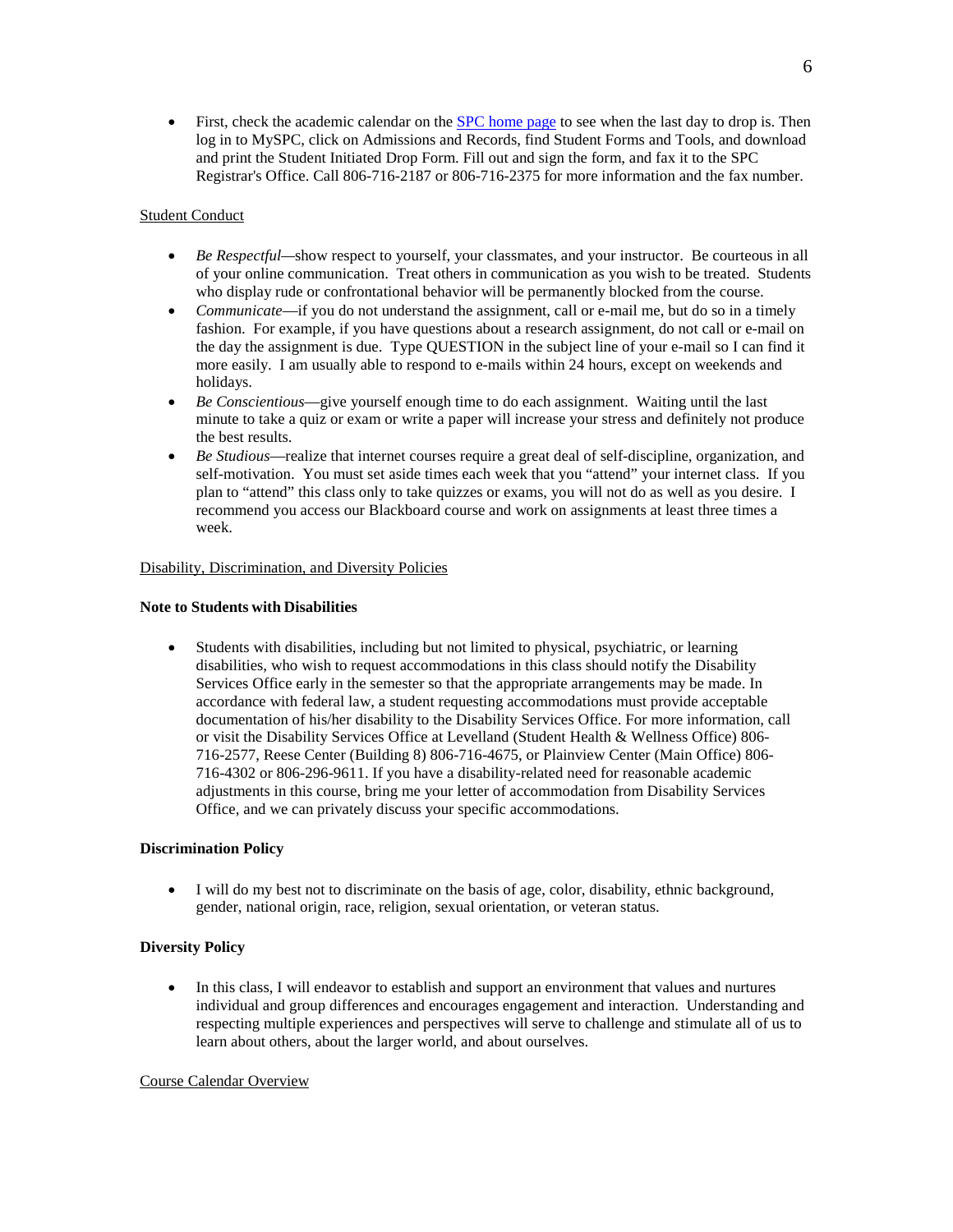See **Calendar & Assignments** in the Course Content menu for specific assignments.

Week 1:

- Introduction to Blackboard
- Course Syllabus
- ENGL 1302 Pre-Test
- Begin Short Story Unit

Week 2:

• Short Story Unit (cont.)

Week 3:

- Short Story Unit (cont.)
- Short Essay due
- Introduction to SPC Library

# Week 4:

- Short Story Unit (cont.)
- Introduction to MLA Format
- Start Article Summary Paper

# Week 5:

- Short Story Unit (cont.)
- MLA Format (cont.)
- Article Summary Paper Due

# Week 6:

- Short Story Unit (cont.)
- Using Direct Quotations

# Week 7:

- Short Story Unit (cont.)
- Start Character Analysis Essay

# Week 8:

- Short Story Exam
- Character Analysis Essay Due

# Week 9:

• Begin Research Paper Unit